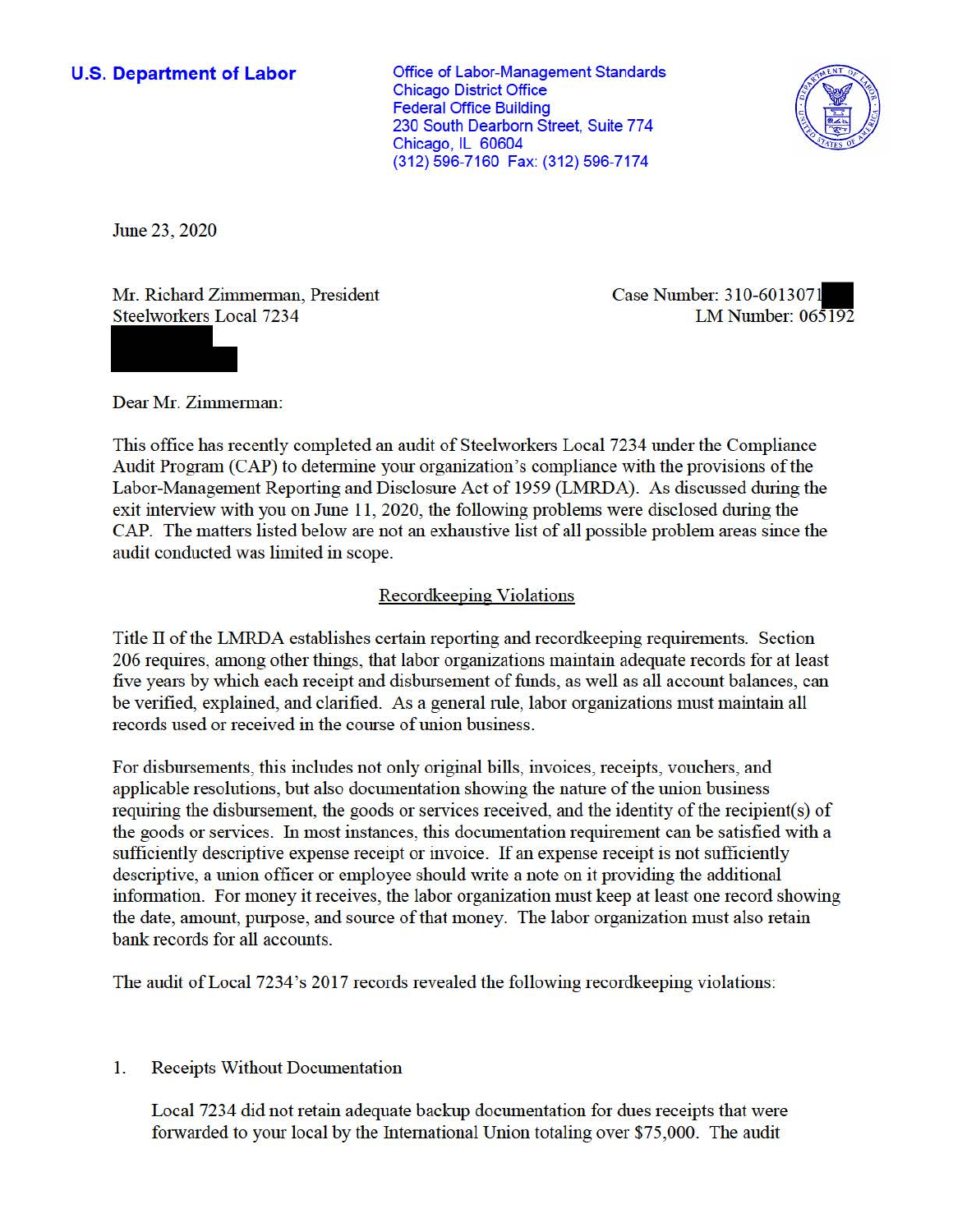Union, but these records were not always retained. Additionally, Local 7234 did not maintain backup documentation to explain the purpose of \$33,155 in refunds and indicated that remittance reports and checkoff lists are received from the International reimbursements that were received from the International Union and District 7.

As noted above, labor organizations must keep at least one record showing the date, amount, purpose, and source of its receipts. The president and treasurer (or corresponding principal officers) of your union, who are required to sign your union's LM report, are responsible for properly maintaining union records.

### 2. Disbursement Dates of Checks and Receipt Dates not Properly Recorded

 Entries of check dates posted in Local 7234's disbursement records do not reflect the dates recorded on the checks. Additionally, dates of receipts for the union's PTI account were disbursements when it actually pays out money. The dates of disbursements and receipts are required to verify, explain, or clarify amounts required to be reported in Statement B different year than when it actually received or disbursed them. not posted in Local 7234's receipts records. The LM-2 instructions for Statement B state that the labor organization must record receipts when it actually receives money and (Receipts and Disbursements) of the LM-2. Failure to record the date money was received or disbursed could result in the union reporting some receipts or disbursements for a

### 3. General and Reimbursed Expenses

 was authorized and therefore was correctly reported. The audit indicated that you are and employees are reimbursed 65%. The union must keep a record, such as meeting fulfill the recordkeeping requirement of LMRDA Section 206. Local 7234 did not maintain records to verify that the monthly cell phone reimbursements to you and other officers and employees totaling approximately \$8,300 in Schedules 11 (All Officers and Disbursements to Officers) and 12 (Disbursements to Employees) of the LM-2 reimbursed for 100% of your personal monthly cell phone bill while other union officers minutes, to show the monthly reimbursement percentages authorized by the entity or individual in the union with the authority to establish the reimbursement rate. In addition, Local 7234 did not always maintain complete, itemized cell phone invoices. Simply maintaining the payment stub that only shows the total invoice amount does not sufficiently

 Local 7234 officers and employees did not retain supporting documentation for hotel and transportation reimbursements totaling at least \$[6,600.00.](https://6,600.00) For example, a disbursement to you for [\\$3,978.01](https://3,978.01) for eight round-trip tickets to a convention on Southwest Airlines did not have any supporting documentation such as an invoice or receipt.

Local 7234 officers and employees did not record the per diem rate and the number of days that per diem was received on several expense vouchers for per diem reimbursement totaling at least \$1,700.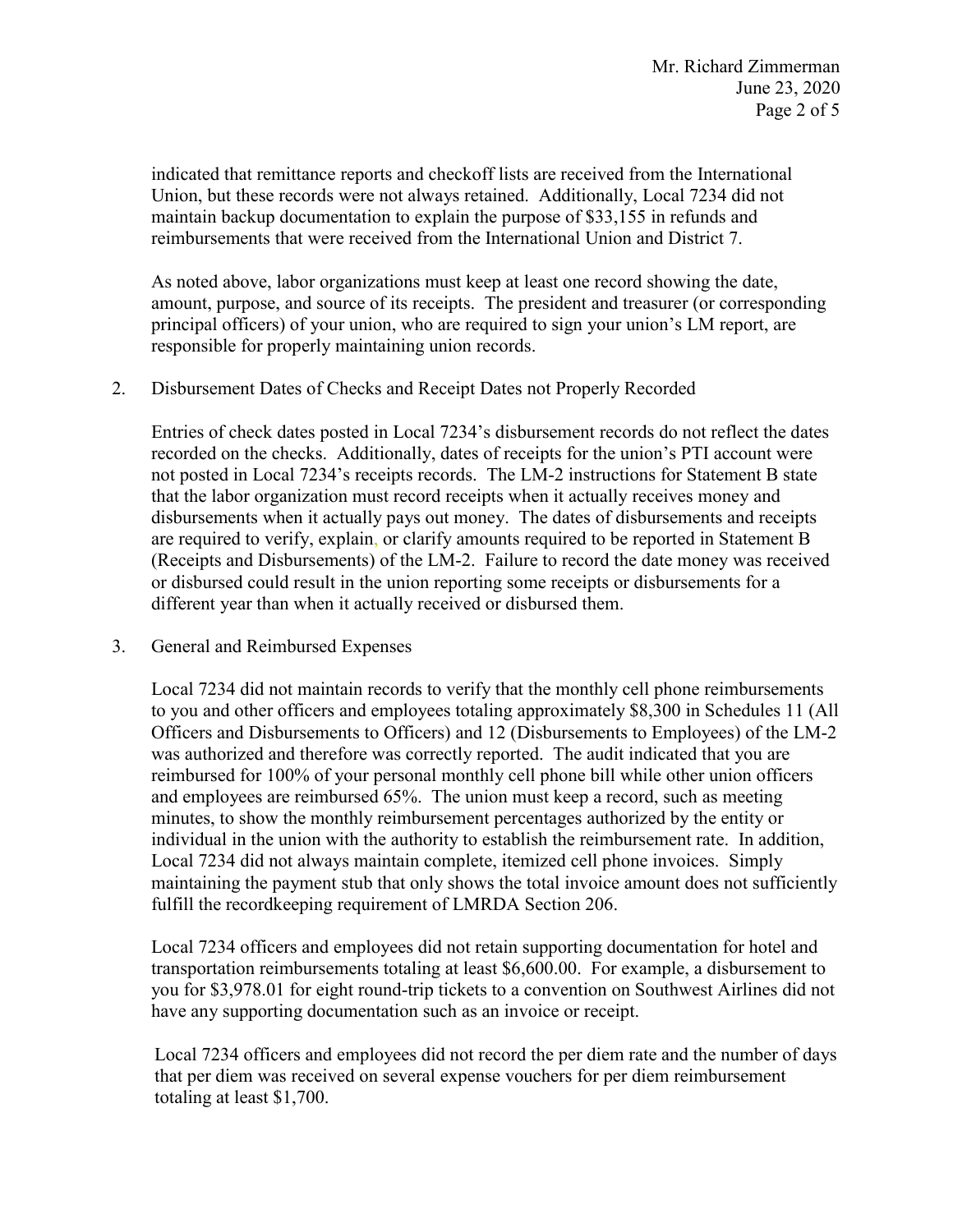Local 7234 did not retain adequate documentation for general union expenses incurred by the local totaling at least \$[1,479.66.](https://1,479.66) For example, invoices or other disbursement supporting documentation were not maintained for a check disbursement to Aquarian Promotions for \$529.66 and for \$300.00.

Local 7234 officers and employees did not provide supporting documentation and itemized expense vouchers for travel related reimbursements totaling at least [\\$1,300.00](https://1,300.00). For example, a disbursement to you for \$377.92 listed only "total expenses" on the voucher without an itemized list of expenses. In addition, no receipts or invoices were maintained for these disbursements.

 As noted above, labor organizations must retain original receipts and bills for all disbursements and a sufficiently descriptive voucher. The president and treasurer (or corresponding principal officers) of your union, who are required to sign your union's LM report, are responsible for properly maintaining union records.

4. Meal Expenses

charges. For example, a meal expense at Subway Restaurant for \$72.76 that was paid by check # to Julio Batres and a meal expense for \$29.92 (restaurant name unknown) that was paid by check # to you did not have adequate su officers or employees incurred meal expenses. 5. Retention of Bank Records Local 7234 records of meal expenses totaling at least \$[1,000.00](https://1,000.00) did not always include a written union purpose or the names and titles of the persons incurring the restaurant that was paid by check # to you did not have adequate supporting documentation. to Julio Batres and a meal expense for \$29.92 (restaurant name unknown) Union records of meal expenses must include written explanations of the union business conducted and the full names and titles of all persons who incurred the restaurant charges. In addition, the records retained must identify the names of the restaurants where the

Local 7234 failed to maintain bank account statements for August 2017 for its general checking account and from September 2017 through December 2017 for its PTI checking account. As noted above, a labor organization must retain bank records for all accounts.

6. Lack of Salary Authorization

Local 7234 did not maintain records to verify that the salaries reported in Schedules 11 (All Officers and Disbursements to Officers) and 12 (Disbursements to Employees) of the LM-2 were the authorized amounts and therefore were correctly reported. The union must keep a record, such as meeting minutes, to show the current salary authorized by the entity or individual in the union with the authority to establish salaries.

 Based on your assurance that Local 7234 will retain adequate documentation in the future, OLMS will take no further enforcement action at this time regarding the above violations.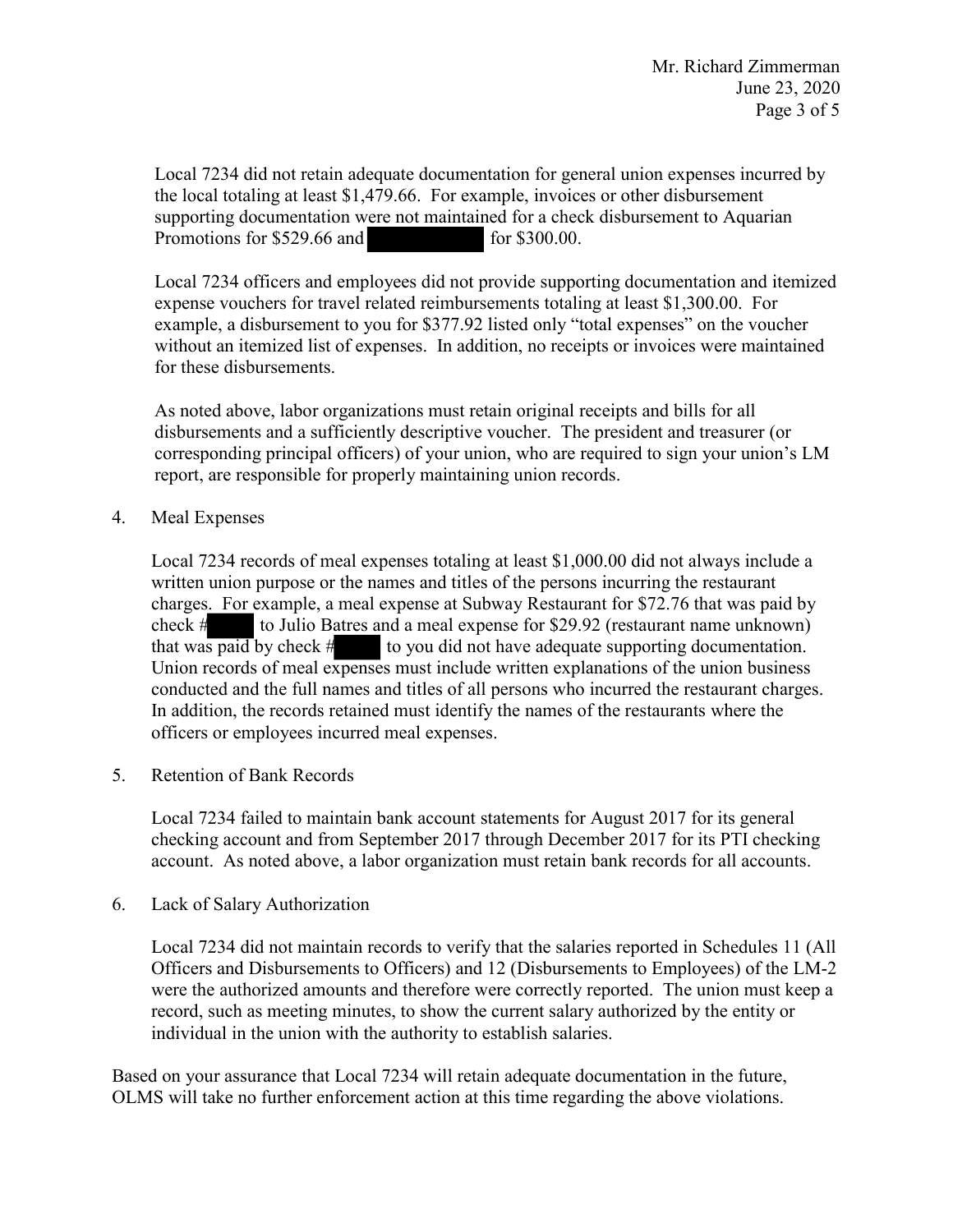# Reporting Violations

 Labor Organization Annual Report (Form LM-2) filed by Local 7234 for the fiscal year ended The audit disclosed a violation of LMRDA Section 201(b), which requires labor organizations to file annual financial reports accurately disclosing their financial condition and operations. The December 31, 2017, was deficient in the following areas:

1. Start and End of Reporting Period Assets

 Items 22a and 22b (Start and End of Reporting Period Cash) were reported as \$315,497 and \$383,025, respectively. However, both were underreported by approximately \$20,000. In addition, Item 27a (Start of Reporting Period Fixed Assets) of the 2017 LM-2 was reported as \$0 but appeared to be underreported by \$6,256 since Item 29b (End of Reporting Period 2017 LM-2 were reported as \$6,256. Fixed Assets) of the 2016 LM-3 and Item 27b (End of Reporting Period Fixed Assets of the

2. Failure to File Bylaws

 The audit disclosed a violation of LMRDA Section 201(a), which requires that a union changes to its constitution or bylaws. Local 7234 amended its Bylaws in 2000, but did not file a copy with its LM report for that year. The local has only been able to provide this were amended. Local 7234 has told this office that the International Union is expected to approve new Bylaws soon. The local has agreed to file a copy of its new Bylaws with this submit a copy of its revised constitution and bylaws with its LM report when it makes office with a two-page amendment to the Bylaws but not the full copy of the Bylaws that office as soon as it receives approval.

3. Acquire/Dispose of Property

 the union gave away plaques, pins, and pens during the year. The union must identify the type and value of any property received or given away in the additional information section can describe the recipients by broad categories if appropriate such as "members" or "new retirees." In addition, the union must report the cost, book value, and trade-in allowance for Item 15 (During the reporting period did your organization acquire or dispose of any assets in any manner other than by purchase or sale?) should have been answered, "Yes," because of the LM report along with the identity of the recipient(s) or donor(s) of such property. The union does not have to itemize every recipient of such giveaways by name. The union assets that it traded in.

4. Schedule 12 - Employees Who Receive More Than \$10,000 in Disbursements

 Local 7234 did not list the names of some employees who received more than \$10,000 and the total amounts of payments to them or on their behalf in Schedule 12 (Disbursements to